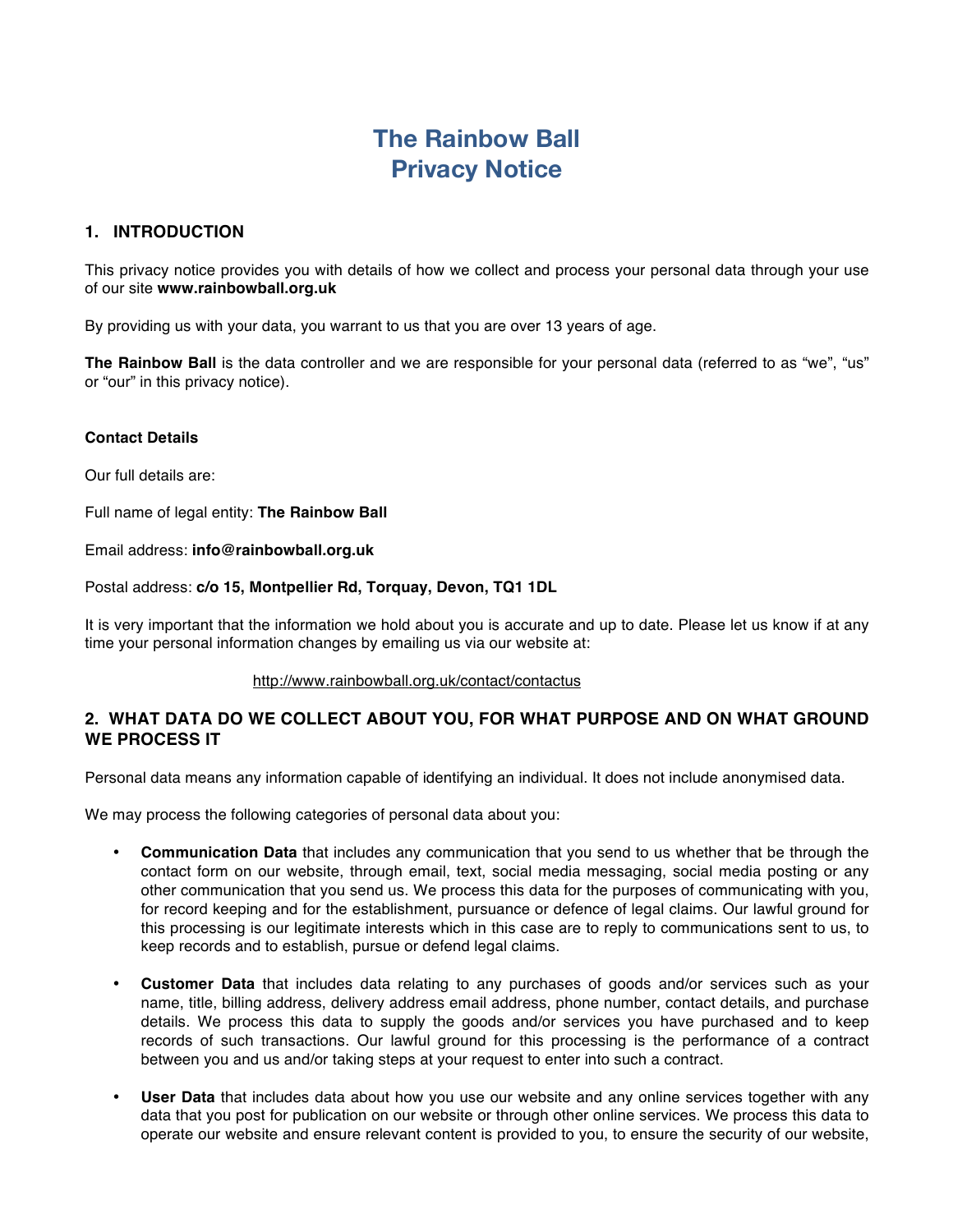to maintain back- ups of our website and/or databases and to enable publication and administration of our website, other online services and business. Our lawful ground for this processing is our legitimate interests which in this case are to enable us to properly administer our website and our business.

- **Technical Data** that includes data about your use of our website and online services such as your IP address, your login data, details about your browser, length of visit to pages on our website, page views and navigation paths, details about the number of times you use our website, time zone settings and other technology on the devices you use to access our website. The source of this data is from our analytics tracking system. We process this data to analyse your use of our website and other online services, to administer and protect our business and website, to deliver relevant website content and advertisements to you and to understand the effectiveness of our advertising. Our lawful ground for this processing is our legitimate interests which in this case are to enable us to properly administer our website and our organization, to maximize our charity fundraising and to decide our marketing strategy.
- **Marketing Data** that includes data about your preferences in receiving marketing from us and your communication preferences. We process this data to keep you informed of our events, to deliver relevant website content and advertisements to you and measure or understand the effectiveness of this advertising. Our lawful ground for this processing is our legitimate interests which in this case are to ensure maximum attendance at our events in order to raise funds for our designated charities.
- **Photographic Data** that includes data showing images of your participation in our events. We process this data to illustrate news items and other pages on our website. Our lawful ground of processing is our legitimate interests which in this case are promotion of our events in order to raise funding for our supported charities.
- We may use Customer Data, User Data, Technical Data, Marketing Data and Photographic Data to deliver relevant website content and advertisements to you (including Facebook adverts or other display advertisements) and to measure or understand the effectiveness of the advertising we serve you. Our lawful ground for this processing is legitimate interests which is to increase our fundraising. We may also use such data to send other marketing communications to you. Our lawful ground for this processing is either consent or legitimate interests (namely to increase our fundraising).

#### **Sensitive Data**

We do not collect any Sensitive Data about you. Sensitive data refers to data that includes details about your race or ethnicity, religious or philosophical beliefs, sex life, sexual orientation, political opinions, trade union membership, information about your health and genetic and biometric data. We do not collect any information about criminal convictions and offences.

Where we are required to collect personal data by law, or under the terms of the contract between us and you do not provide us with that data when requested, we may not be able to perform the contract (for example, to deliver goods or services to you). If you don't provide us with the requested data, we may have to cancel a product or service you have ordered but if we do, we will notify you at the time.

We will only use your personal data for a purpose it was collected for or a reasonably compatible purpose if necessary.

For more information on this please email us via our website at http://www.rainbowball.org.uk/contact/contactus.

In case we need to use your details for an unrelated new purpose we will let you know and explain the legal grounds for processing.

We may process your personal data without your knowledge or consent where this is required or permitted by law.

We do not carry out automated decision making or any type of automated profiling.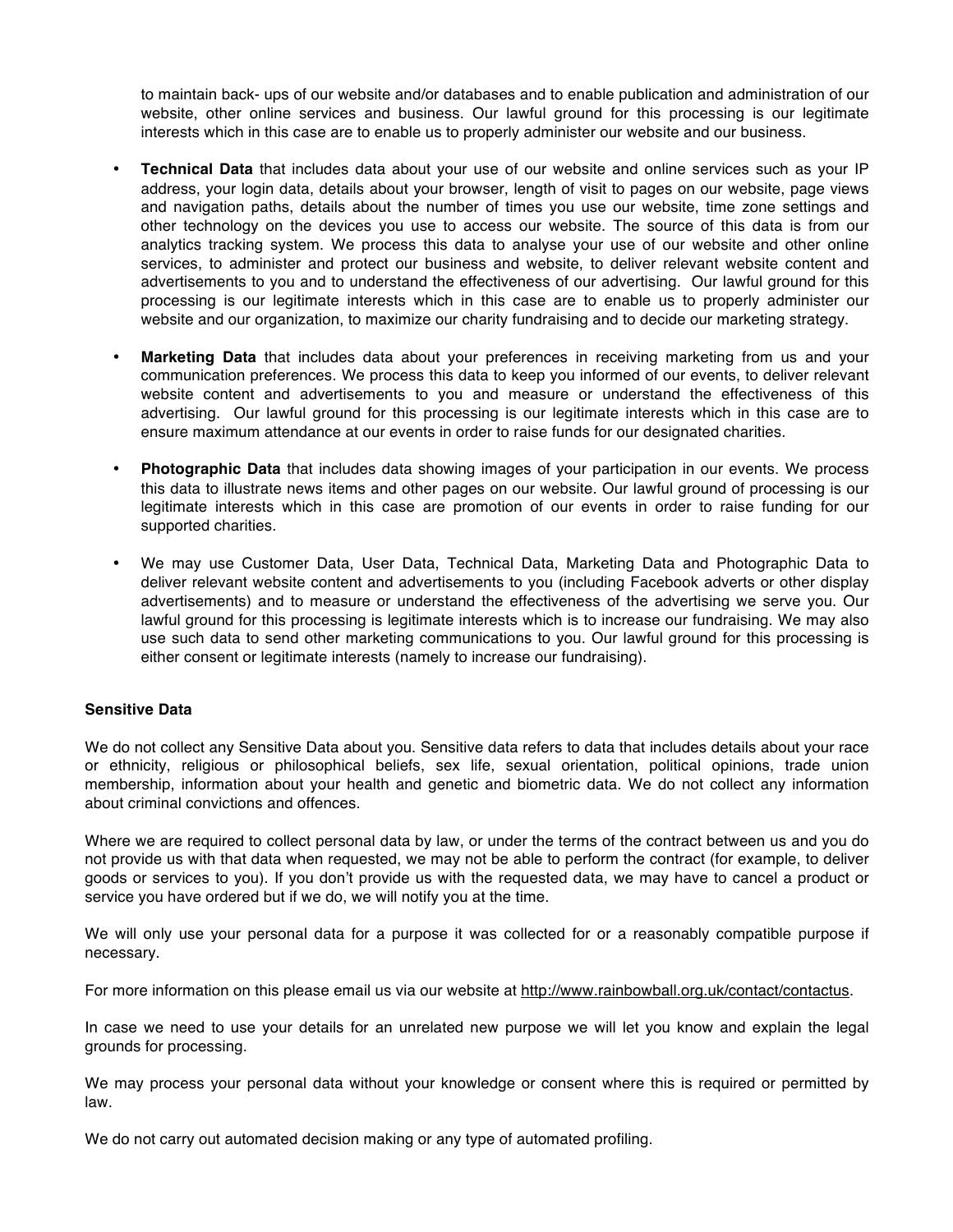# **3. HOW WE COLLECT YOUR PERSONAL DATA**

We may collect data about you by you providing the data directly to us (for example by filling in forms on our site or by sending us emails). We may automatically collect certain data from you as you use our website by using cookies and similar technologies. Please see our cookie policy for more details about this:

#### https://rainbowball.org.uk/images/Documents/Rainbow-Ball-Cookie-Policy.pdf

We may receive data from third parties such as analytics providers such as Google based outside the EU, advertising networks such as Facebook based outside the EU, such as search information providers such as Google based outside the EU, providers of technical, payment and delivery services, such as data brokers or aggregators.

We may also receive data from publicly availably sources such as Companies House and the Electoral Register based inside the EU.

We may also collect photographic images of your participation in our events.

# **4**. **MARKETING COMMUNICATIONS**

Our lawful ground of processing your personal data to send you marketing communications is either your consent or our legitimate interests (namely to promote participation in our events with the aim of maximizing our charity fundraising).

Under the Privacy and Electronic Communications Regulations, we may send you marketing communications from us if (i) you made a purchase or asked for information from us about participating in our events or (ii) you agreed to receive marketing communications and in each case you have not opted out of receiving such communications since. Under these regulations, if you are a limited company, we may send you marketing emails without your consent. However you can still opt out of receiving marketing emails from us at any time.

Before we share your personal data with any third party for their own marketing purposes we will get your express consent.

You can ask us or third parties to stop sending you marketing messages at any time by following the opt-out links on any marketing message sent to you or by emailing us via our website at:

#### http://www.rainbowball.org.uk/contact/contactus

If you opt out of receiving marketing communications this opt-out does not apply to personal data provided as a result of other transactions, such as purchases, warranty registrations etc.

# **5. DISCLOSURES OF YOUR PERSONAL DATA**

We may have to share your personal data with the parties set out below:

- Service providers who provide IT and system administration services.
- Professional advisers including lawyers, bankers, auditors and insurers
- Government bodies that require us to report processing activities.
- Payment processors, including PayPal, for the purposes of transacting your business.
- Carriers and shipping agents for the purpose of fulfilling orders placed by you.
- Third parties to whom we sell, transfer, or merge parts of our business or our assets.

We require all third parties to whom we transfer your data to respect the security of your personal data and to treat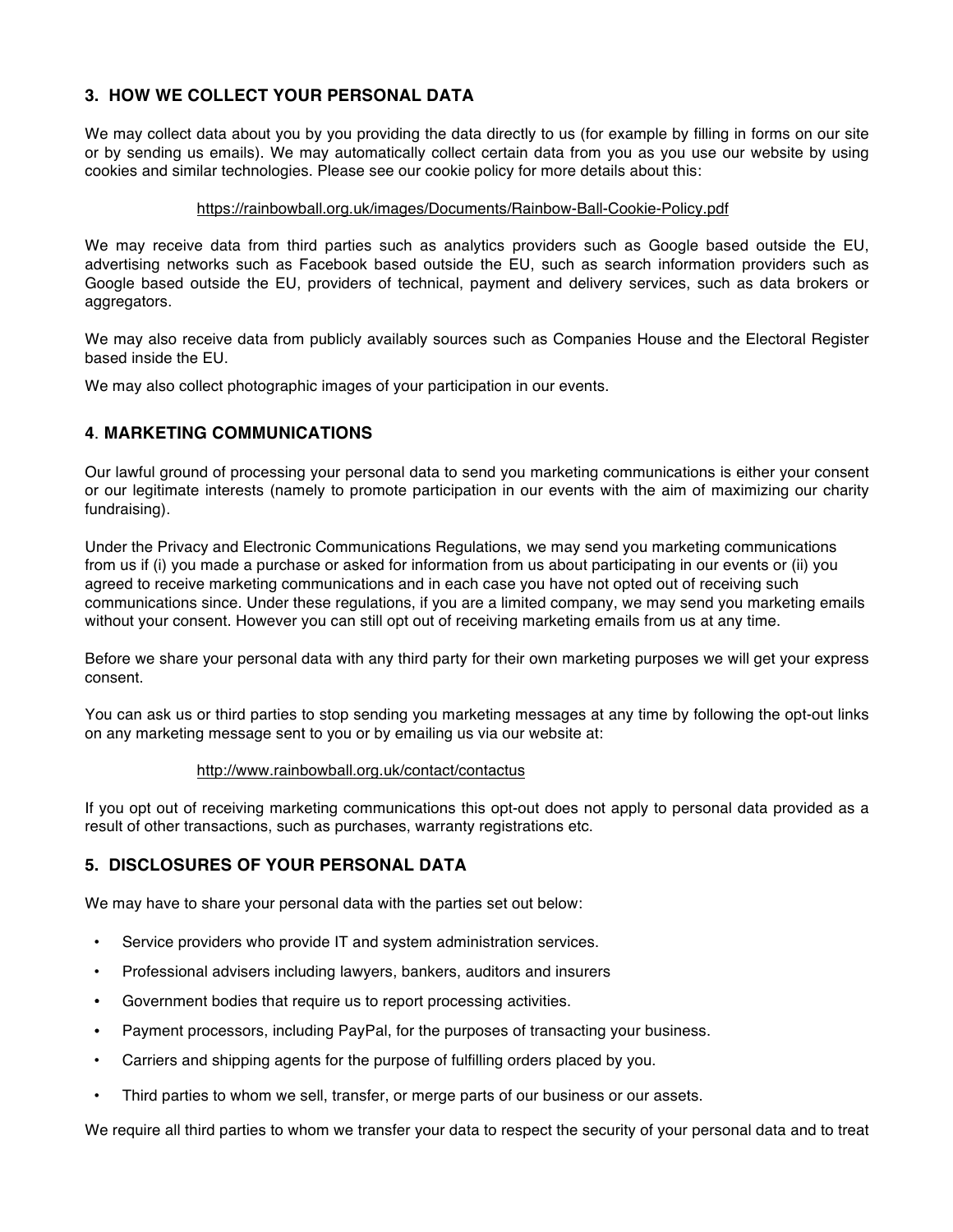it in accordance with the law. We only allow such third parties to process your personal data for specified purposes and in accordance with our instructions.

#### **6. INTERNATIONAL TRANSFERS**

We are subject to the provisions of the General Data Protection Regulations that protect your personal data. Where we transfer your data to third parties outside of the EEA, we will ensure that certain safeguards are in place to ensure a similar degree of security for your personal data. As such:

- We may transfer your personal data to countries that the European Commission have approved as providing an adequate level of protection for personal data by; or
- If we use US-based providers that are part of EU-US Privacy Shield, we may transfer data to them, as they have equivalent safeguards in place; or
- Where we use certain service providers who are established outside of the EEA, we may use specific contracts or codes of conduct or certification mechanisms approved by the European Commission which give personal data the same protection it has in Europe.

If none of the above safeguards is available, we may request your explicit consent to the specific transfer. You will have the right to withdraw this consent at any time.

# **7. DATA SECURITY**

We have put in place security measures to prevent your personal data from being accidentally lost, used, altered, disclosed, or accessed without authorisation. We also allow access to your personal data only to those employees and partners who have a business need to know such data. They will only process your personal data on our instructions and they must keep it confidential.

We have procedures in place to deal with any suspected personal data breach and will notify you and any applicable regulator of a breach if we are legally required to.

## **8. DATA RETENTION**

We will only retain your personal data for as long as necessary to fulfil the purposes we collected it for, including for the purposes of satisfying any legal, accounting, or reporting requirements.

When deciding what the correct time is to keep the data for we look at its amount, nature and sensitivity, potential risk of harm from unauthorised use or disclosure, the processing purposes, if these can be achieved by other means and legal requirements.

For tax purposes the law requires us to keep basic information about our customers (including Contact, Identity, Financial and Transaction Data) for six years after they stop being customers.

In some circumstances we may anonymise your personal data for research or statistical purposes in which case we may use this information indefinitely without further notice to you.

#### **9. YOUR LEGAL RIGHTS**

Under data protection laws you have rights in relation to your personal data that include the right to request access, correction, erasure, restriction, transfer, to object to processing, to portability of data and (where the lawful ground of processing is consent) to withdraw consent.

You can see more about these rights at: